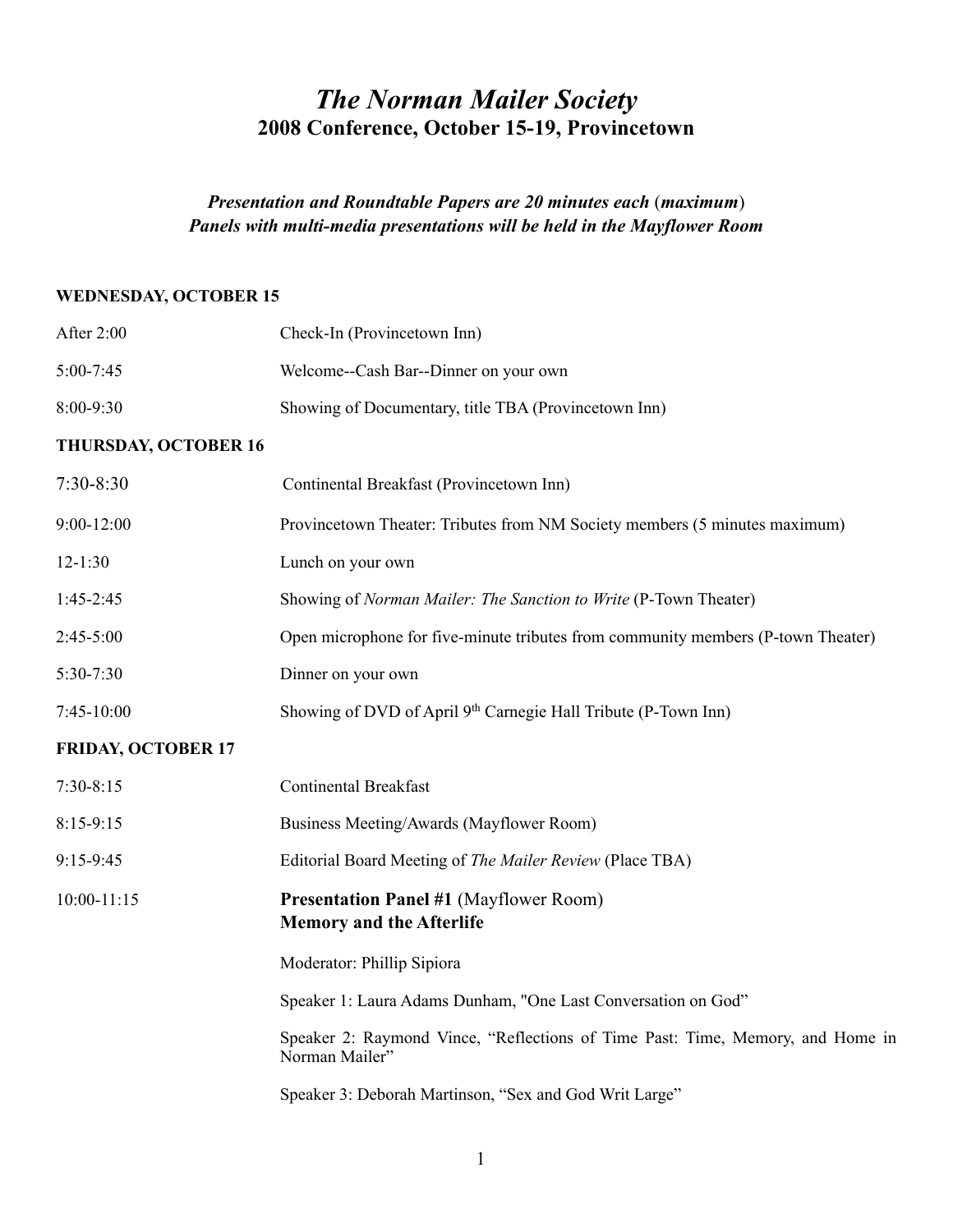| 11:30-12:30                 | Dialogue/Debate Panel #2 (Mayflower Room)<br>The Mailer Literary Legacy: The Question of His Novels                 |
|-----------------------------|---------------------------------------------------------------------------------------------------------------------|
|                             | Moderator: J. Michael Lennon                                                                                        |
|                             | Interlocutors: Robert. J. Begiebing and Philip Bufithis                                                             |
| $12:30-1:45$                | Lunch on your own                                                                                                   |
| $2:00-3:15$                 | <b>Presentation Panel #4 (Mayflower Room)</b><br><b>Metaphysics and Norman Mailer</b>                               |
|                             | Moderator: Raymond Vince                                                                                            |
|                             | Speaker 1: Anthony Levin, "The Metaphysics of Norman Mailer"                                                        |
|                             | Speaker 2: Peter Levenda, "The Metaphysical Mailer"                                                                 |
|                             | Speaker 3: Phillip Sipiora, "Norman Mailer: Metaphysician at Work"                                                  |
| $3:30-4:30$                 | Multi-Media Panel #3 (Mayflower Room)<br><b>Electronic Representations of Norman Mailer</b>                         |
|                             | Speaker 1: Gerald Lucas, "Mailer vs. the Southern Baptists: The State of the Religious<br>South in the New Century" |
|                             | Speaker 2: Marc Triplett, "Mailer and Presidential Politics: Where Was He and What<br>Does He Leave Us?"            |
| $4:45-6:15$                 | Literary Walking Tour of Provincetown by Christopher Busa<br><b>Starting point TBA</b>                              |
| 5:30-9:30                   | Cocktails and Dinner at Michael Shay's for Society Members                                                          |
| <b>SATURDAY, OCTOBER 18</b> |                                                                                                                     |
| 7:30-8:30 A.M.              | <b>Continental Breakfast</b>                                                                                        |
| 8:45-10:00                  | <b>PRESENTATION Panel #5 (Mayflower Room)</b><br><b>Norman Mailer and Literary Analogues</b>                        |
|                             | Moderator: Gerald Lucas                                                                                             |
|                             | Speaker 1: Bill Goldstein, "Mailer's Milton"                                                                        |
|                             | Speaker 2: Alexander Hicks, "Six Theses for Reading and Assessment of The Naked and<br>the Dead"                    |
|                             | Speaker 3: Constance E. Holmes, "Nabokov and Mailer: The Memories of Humbert and<br>Dieter"                         |
|                             |                                                                                                                     |

10:15-11:30 **PRESENTATION Panel #6** (Mayflower Room)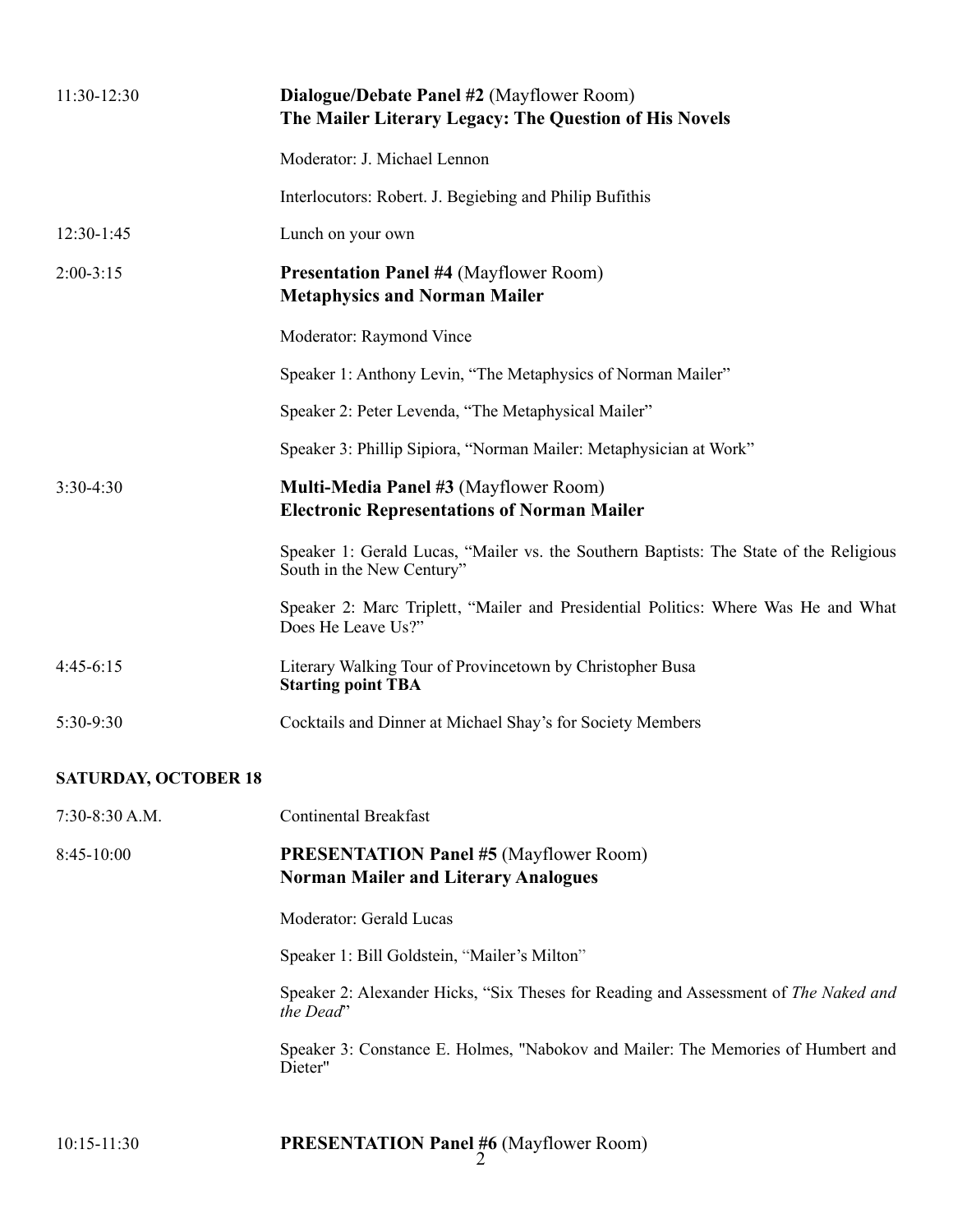|              | <b>Memories and Revelations of Norman Mailer</b>                                                                                               |
|--------------|------------------------------------------------------------------------------------------------------------------------------------------------|
|              | Moderator: Robert J. Begiebing                                                                                                                 |
|              | Speaker 1: Keith A. Bergman, "Mailer, The Year-Rounder"                                                                                        |
|              | Speaker 2: Richard Lee Fulgham, "My Thirty-Seven Year Correspondence with Norman<br>Mailer"                                                    |
|              | Speaker 3: J. Michael Lennon, "Mailer's Vast Correspondence: A Peek."                                                                          |
| $11:45-1:15$ | <b>LUNCHEON &amp; KEYNOTE ADDRESS</b><br><b>Christopher Ricks, "Mailer's Rhythms"</b><br>(Tiffany Room)                                        |
| $1:30-3:00$  | <b>PRESENTATION Panel #7 (Mayflower Room)</b><br><b>Norman Mailer and Literary Questions</b>                                                   |
|              | Moderator: Deborah Martinson                                                                                                                   |
|              | Speaker 1: Alexander Hicks, "A Structural Poetics of Mailer's Fictions"                                                                        |
|              | Speaker 2: Erik Nakjavani, "Norman Mailer and Ernest Hemingway: Visionary<br>Appropriation as Influence"                                       |
|              | Speaker 3: Victor Peppard, "The Coronation Digression--or is it?-- in The Castle in the<br>Forest"                                             |
| $1:30-3:00$  | <b>Roundtable Panel #8 (Alfredo Room)</b><br><b>Political and Racial Overtones and Connections in Norman Mailer's Work</b>                     |
|              | Moderator: Barry H. Leeds                                                                                                                      |
|              | Speaker 1: Kerri Provost, "Political Intersections: Norman Mailer and George Michael<br>Evica"                                                 |
|              | Speaker 2: S.A. McLaughlin, "His Love Affair with America: Mailer on the Political<br>Responsibility of the Writer in The Armies of the Night" |
|              | Speaker 3: Bimbisar Irom, "Memorizing/Memorializing the Old Left in Barbary Shore"                                                             |
|              | Speaker 4: Kimo J. Reder, "Norman the Rain King: Mailer's Black Odyssey from Outer<br>Bohemia to Pharaoh's Throne"                             |
|              |                                                                                                                                                |
|              |                                                                                                                                                |

## 3:15-5:00 **ROUNDTABLE Panel #9** (Mayflower Room) **Norman Mailer: Sex, Style, and Influence**

Moderator: Steven J. Rubin